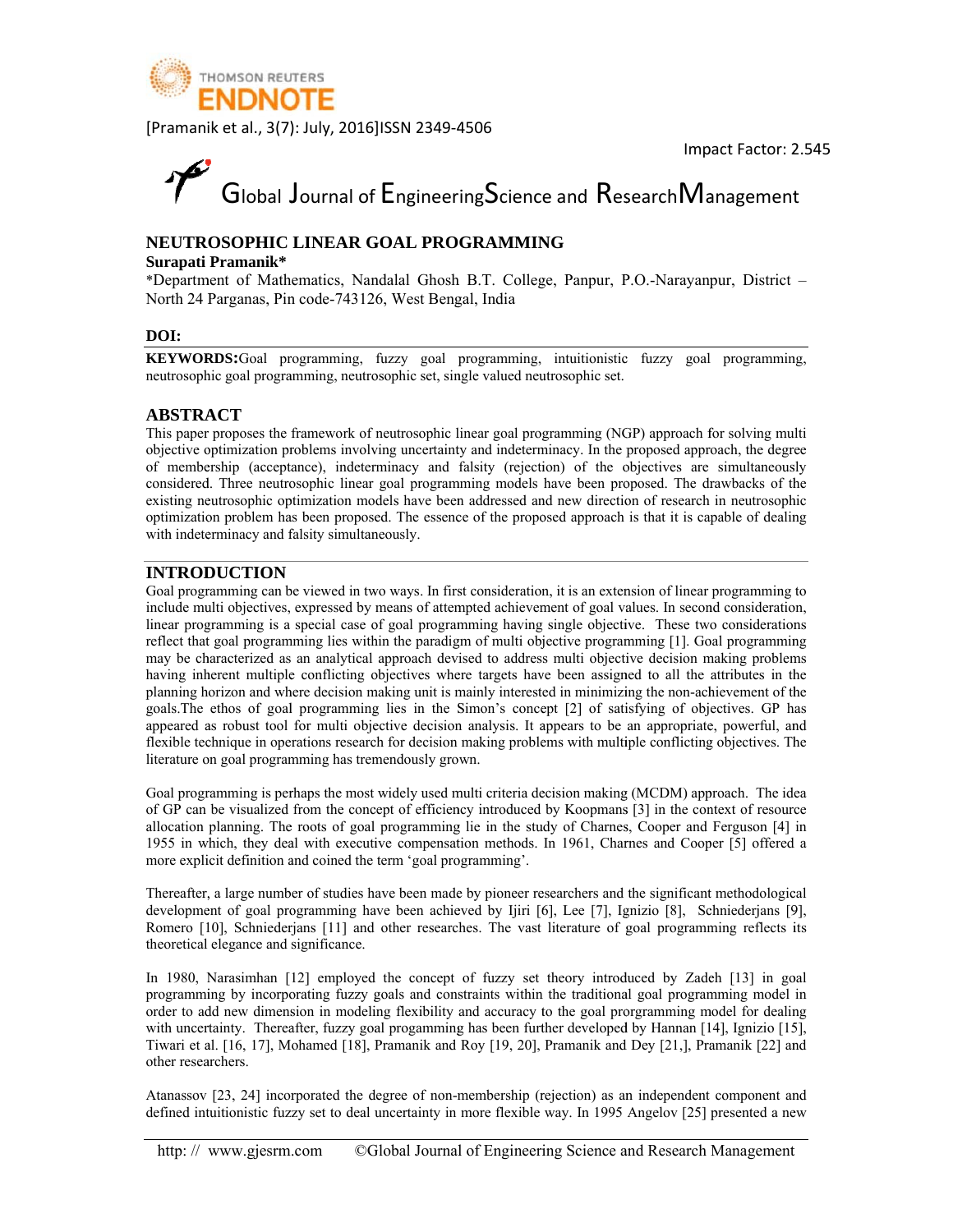

### Global Journal of Engineering Science and Research Management

concept to optimization problem in intuitionistic fuzzy environment. In 1997, Angelov [26] restated intuitionistic fuzzy linear programming problem [25] considering maximizing membership function and minimizing the non-membership functions simultaneously by extending fuzzy linear multi-objective programmming proposed by Zimmermann [27]. In 2001, Angelov [28] also presented a general formulation of the optimization problem of an air conditioning system in the framework of intuitionistic fuzzy set theory.

Goal programming in intuitionistic fuzzy environment is called intuitionistic fuzzy goal programming. In 2005, Pramanik and Roy [29] proposed intuitionistic fuzzy goal programming (IFGP) by extending fuzzy goal programming. Pramanik and Roy [30, 31, 32] also presented intuitionistic fuzzy goal programming for quality control problem, transportation problems and bi-level programming problems respectively but these problems are numerical problems. Major success has not been achieved in intuitionistic multi-objective optimization problems.

Smarandache [33, 34, 35, 36] introduced the concept of the degree of indeterminacy/neutrality as independent component in 1998 and defined the neutrosophic set in order to deal with uncertainty and indeterminacy involved in real world problems. The significance of Smarandache's work [33] is that it is capable of dealing with indeterminacy which is beyond the scope of fuzzy set and intuitionistic fuzzy set. The need of neutrosophic set was felt and actually discovered by Smarandache in 1995 and he wrote the manuscript in 1995 but he published it in 1998. When the new paradigm was grounded by Smarandache [33], the usual process of a paradigm shift started. The concept of neutrosophic set, derived from neutrosophy, which underlies the new paradigm, was initially ignored, ridiculed, or attacked by many [37, 38], while it was supported only by a very few, mostly young, unknown, and uninfluential researchers. Inspite of the initial lack of interest, skepticism [37, 38], or open hostility, the new paradigm persevered with virtually no support in the 1990s. Smarandache becomes the torchbearer of neutrosophy, neutrosophic set and neutrosophic logic. He has tried his level best to propagate the new paradigm by writing books, e-books, providing the free downloads of his writings in free journals and websites. The new paradigm matured significantly and gained some supports in the 2010s and started to demonstrate its superior pragmatic utility in the 2010s. The paradigm shift initiated by the concept of neutrosophy [33] and neutrosophic set and the idea of mathematics based on neutyrosophic set, which is currently ongoing, possesses similar charactewristics to other paradigm shift recognized in the history of science. The new paradigm shift covers a broad range of subjects, from philosophy to mathematics. The paradigm shift is still ongoing and it seems that it will probably take much longer time than usual to complete it. This can be concluded because of the fact that the scope of the paradigm shift is very wide and open and competitive.

In 2010, Wang et al. [39] defined singe valued neutrosophic set (SVNS) which is an instance of neutrosophic set, whose truth membership degree, indeterminacy and falsity degrees lie in the unit interval [0, 1]. It can be stated that an important point of evolution of the modern concept of uncertainty was the publication of a seminal work of Smarandache [33]. Although mathematics based on SVNSs has far greater expressive power than crisp set, fuzzy sets, intuitionistic fuzzy sets, its usefulness depends critically on one's capability to formulate appropriate membership functions, indeterminate functions and falsity functions for various given concepts in various contexts and their multiple operational rules. Union and intersections of two SVNSs can be differently defined and different results can be obtained for the same optimization problem.

Research on the theory of SVNSs has been growing steadily since its inception in 2010. The body of concepts and results pertaining to the theory of SVNS is now impressive. Research on a broad variety of applications has also been very attractive and has produced results that are perhaps even more impressive [40, 41, 42, 43, 44, 45, 46, 47].

In 2015, Roy and Das [48] presented multi-objective production planning problem based on neutrosophic linear programming approach. Das and Roy [49] presented multi-objective non-linear programming based on neutrosophic optimization technique and its application in riser design problem. Hezam et al. [50] studied Taylor series approximation to solve neutrosophic multi-objective programming problem. In 2016, Abdel-Baset et al. [51] proposed neutrosophic goal programming using deviation variables. In the studies [48, 49, 50, 51], the researchers maximize indeterminacy. But in a real management system, decision making unit does not show any interest to maximize indeterminacy. Because maximization of indeterminacy does offer any benefit to the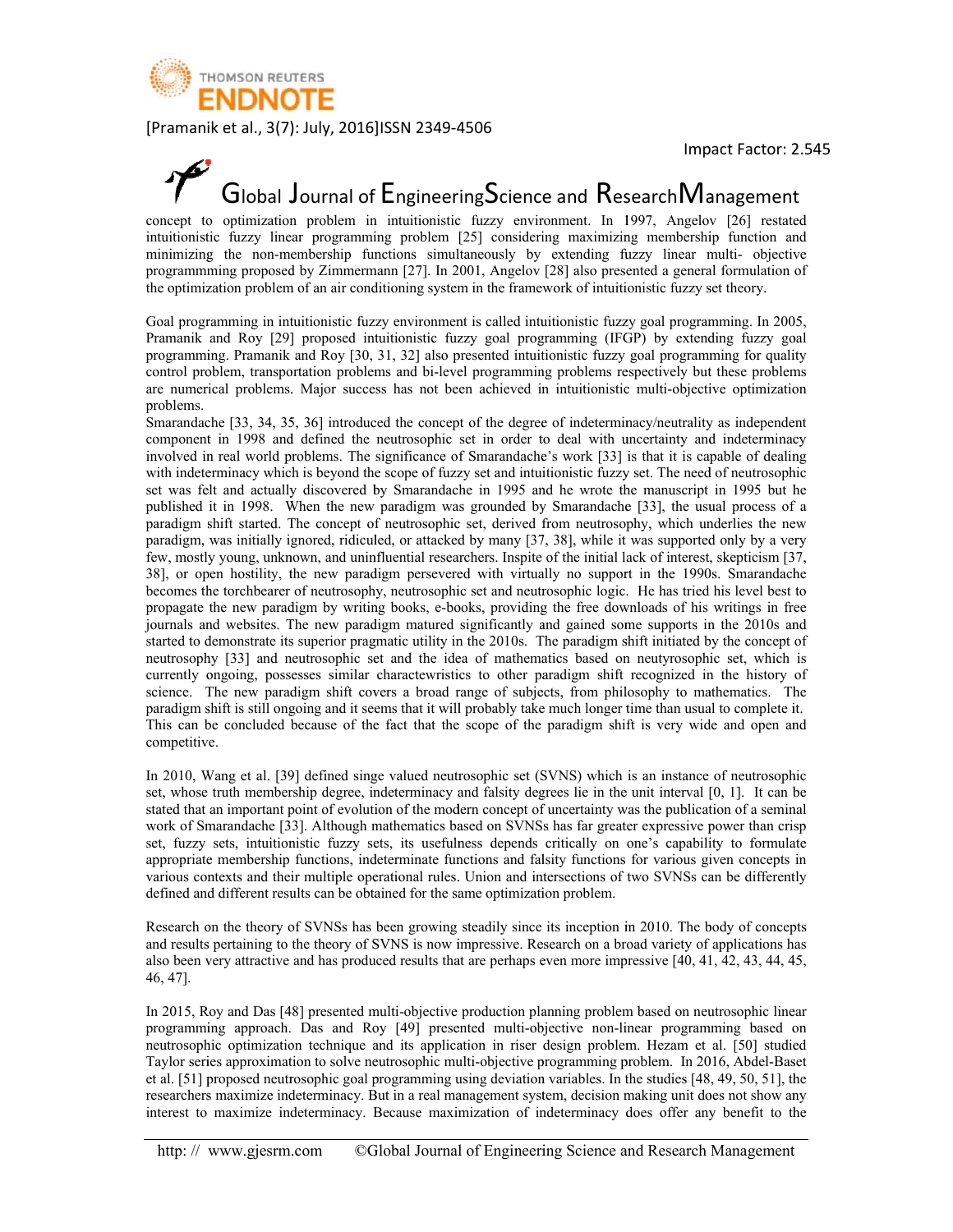

## Global Journal of EngineeringScience and ResearchManagement

management system and the organization. So it is not pragmatic to maximize indeterminacy function in the process of optimizing of the objective functions of the decision making problems. So, the techniques presented in the papers [48, 49, 50, 51] are neutrosophic in nature. Their approaches went in wrong directions. The claims of getting better optimal solutions in the studies [48, 49] are therefore not valid. However, they initiated new idea in optimization by incorporating indeterminacy. The errors committed by them occur due to the choice of definitions of intersection of two neutrosophicsets. Therefore new methods for neutrosophic multi-objective programming problems are urgently needed.

Fuzzy goal programming and intuitionistic fuzzy goal programming have been developed in order to deal with uncertainty. However, these two approaches are not capable of dealing with indeterminacy. It seems, therefore that in many environments it is more realistic to endeavor achieving several objectives simultaneously involving indeterminacy and incompleteness. This observation reflects that real world problems have to be solved optimally according to criteria involving indeterminacy. Consequently, we must acknowledge the presence of several objectives which are at least contradictory, conflicting, indeterminate and often non-commensurable leading to the development of neutrosophic optimization technique.

This paper develops new framework of neutrosophic linear goal programming model.

Rest of the paper has been organized in the following way. Section 2 presents some basic definitions of neutrosophic sets, Section 3 is devoted to present the proposed framework of neutrosophic linear goal programming and intuitionistic fuzzy goal programming models. Section 4 presents the conclusion and future direction of research work.

#### **PRELIMINARIES**

We recall some basic definitions related to neutrosophic sets which are important to develop the paper.

#### 2.1 Definition of neutrosophic set [33]

Let V be a space of points (objects) with a generic element  $v \in V$ . A neutrosophic set S in V is characterized by a truth membership function  $T_s(v)$ , an indeterminacy membership function  $I_s(v)$ , and a falsity membership function  $F_s(v)$  and is denoted by

 $S = \{v, \langle T_s(v), I_s(v), F_s(v) \rangle \mid v \in V.\}$ 

Here  $T_s(v)$ ,  $I_s(v)$  and  $F_s(v)$  have been defined as follows:

 $T_s: V \rightarrow ]-0, 1^+[$ 

 $I_s: V \rightarrow \rceil^{\sim} 0, 1^{\circ}$ 

 $F_s: V \rightarrow ]^{-} 0, 1^+$ 

Here,  $T_s(v)$ ,  $I_s(v)$  and  $F_s(v)$  are the real standard and non-standard subset of  $\begin{bmatrix} 0 & 1 \\ 1 & 0 \end{bmatrix}$ . In general, there is no restriction on  $T_s(v)$ ,  $I_s(v)$  and  $F_s(v)$ . Therefore,

 $\overline{y}$  0  $\leq$  InfT<sub>s</sub>(v) + infT<sub>s</sub>(v) + infF<sub>s</sub>(v)  $\leq$  SupT<sub>s</sub>(v) + SupT<sub>s</sub>(v) + Sup F<sub>s</sub>(v)  $\leq$  3<sup>+</sup>

#### 2.2. Definition: Single valued neutrosophic set [39]

Let V be a space of points with generic element  $v \in V$ . A single valued neutrosophic set S in V is characterized by a truth-membership function  $T_S(v)$ , an indeterminacy-membership function  $I_S(v)$  and a falsity-membership function F<sub>s</sub>(v), for each point v in V, T<sub>s</sub>(v), I<sub>s</sub> (v), F<sub>s</sub>(v) $\in$ [0, 1], when V is continuous then single-valued neutrosophic set S can be written as

 $S = \int < T_S(v), I_G(v), F_G(v) > / v, v \in V.$ 

When  $V$  is discrete, single-valued neutrosophic set  $S$  can be written as follows:

$$
S = \sum_{i=1}^{n} \langle T_S(v_i), I_S(v_i), F_S(v_i) \rangle | v_i, v_i \in V
$$

**Definition 2.3** [39]: The complement of a single valued neutrosophic set S is denoted by  $S<sup>c</sup>$  and is defined by  $T_{\rm gc}(v) = F_{\rm S}(v)$ ;  $I_{\rm gc}(v) = 1 - I_{\rm S}(x)$ ;  $F_{\rm gc}(v) = T_{\rm S}(v)$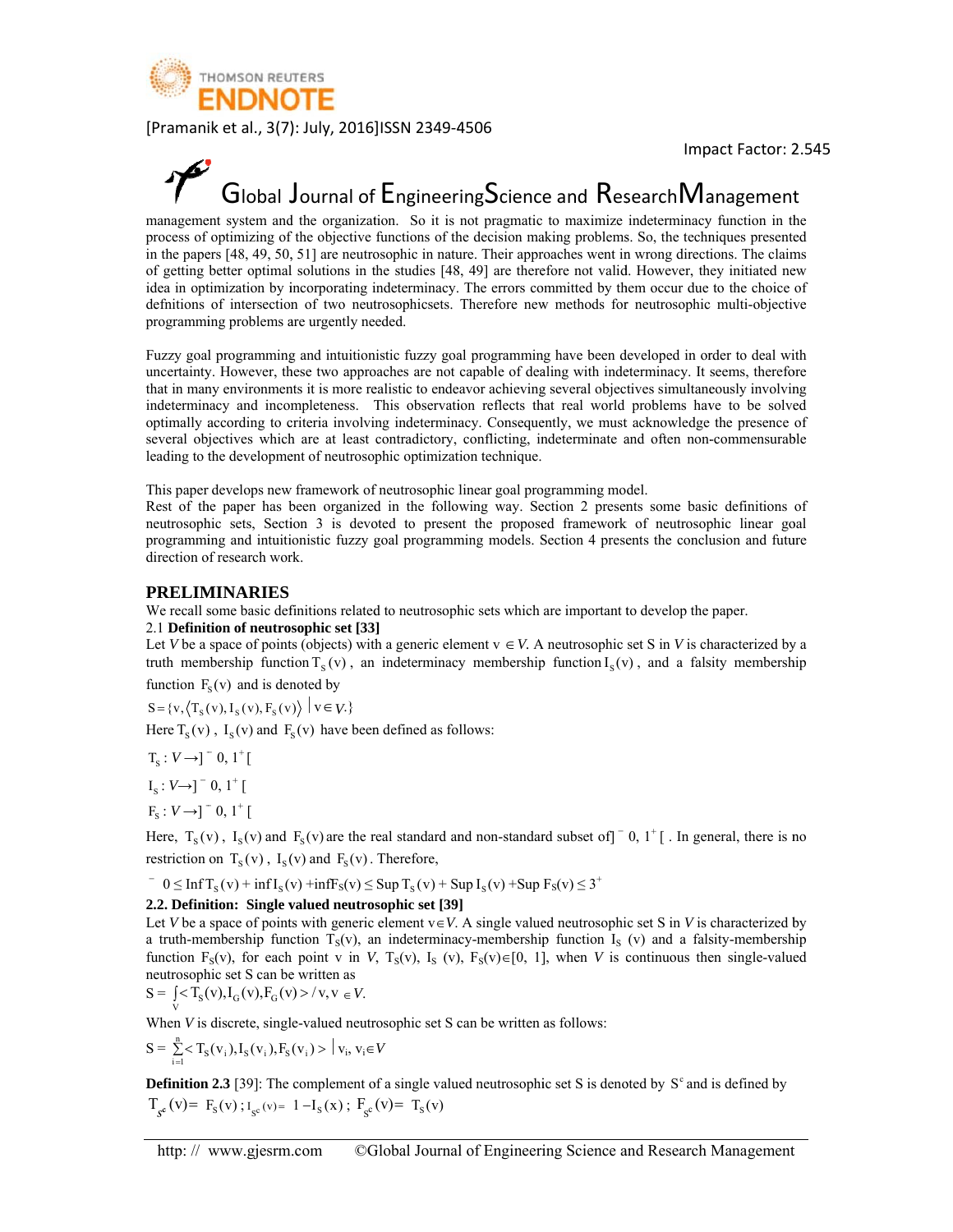

Imp pact Factor: 2 2.545

### Global Journal of  ${\sf Engineering}$ Science and  ${\sf Research}$ Management

**Definition 2.4** [39]: Two single valued neutrosophic sets P and Q are equal, written as  $P = Q$ , if and only if P Q and  $P \supseteq Q$ .

**Definition 2.5** [52]: The union of two single valued neutrosophic sets P and Q is a single valued neutrosophic set R, written as  $R = P \cup Q$ , whose truth membership, indeterminacy-membership and falsity membership functions are related to those of P and Q by  $T_R(v) = \max(T_P(v), T_Q(v))$ ;  $I_R(x) = \min(T_P(v), I_Q(v))$ ;  $F_R(x) = min(F_P(v), F_Q(v))$  for all v in *V*.

**Definition 2.6** [52]: The intersection of two single valued neutrosophic sets P and Q is a neutrosophic set R written as  $R = P \cap Q$ , whose truth membership, indeterminacy-membership and falsity membership functions are related to those of P and Q by  $T_R(v) = min(T_P(v), T_Q(x))$ ;  $I_R(v) = max(I_P(v), I_Q(x))$ ;  $F_R(x) = max (F_P(v), F_Q(v))$  for all v in V. t⊆

**Definition 2.7** [52]: Assume that  $\{P_j : j \in J\}$  be an arbitrary family of single valued neutrosophic sets in *V*, then i) ∪P<sub>j</sub> may be defined as follows: n<br>risp

$$
\cup P_j = \left\langle v, \bigvee_{j \in J} T_{P_j}(v), \bigwedge_{j \in J} I_{P_j}(v), \bigwedge_{j \in J} F_{P_j}(v) \right\rangle
$$

(ii) ∩  $P_i$  may be defined as follows:

$$
\bigcap P_j = \bigg\langle v, \bigwedge_{j \in j} T_{P_i}(v), \bigvee_{j \in J} I_{P_j}(v), \bigvee_{j \in J} F_{P_i}(v) \bigg\rangle
$$

#### **FORMULATION OF NEUTROSOPHIC LINEAR GOAL PROGRAMMING**

To formulate neutrosophic goal programming, we start from multi-objective programing problem in cri environment.

Consider an optimization problem of the form in crisp environment:

 $\text{Max } \Phi_i(v), i = 1, 2, ..., r_1$ Subject to  $\psi_i(\overline{v}) \leq 0$ ,  $i = r_1 + 1, \dots, r$  $\bar{v} \geq 0$ 

Consider an optimization problem of the form in crisp environment:<br>
Max  $\Phi_i(\overline{v})$ ,  $i = 1, 2, ..., r_1$ <br>
Subject to<br>  $\psi_i(\overline{v}) \le 0$ ,  $i = r_1 + 1, ..., r$ <br>  $\overline{v} \ge 0$ <br>
where  $\Phi_i(\overline{v})$  represents the i-th objective function,  $\overline$ denotes i-th constraint, r denotes the number of objective functions and s denotes the number of constraints.

#### Analogous fuzzy optimization problem

In general, fuzzy optimization problem comprises of a set of objectives and constraints. The objectives and or constraints or parameters and relations are expressed by fuzzy sets which explain the degree of satisfaction of the respective condition and expressed by their membership functions [53].

Consider the analogous fuzzy optimization problem:  $\mathbf{r}$ 

$$
\widetilde{\text{Max }} \Phi_i(\overline{v}), i = 1, 2, ..., r_1
$$
\n
$$
\text{Subject to}
$$
\n
$$
\psi_i(\overline{v}) \leq 0, i = r_1 + 1, ..., r
$$
\n
$$
\overline{v} \geq 0
$$

Max denotes fuzzy maximization and  $\leq$  denotes the fuzzy inequality.

To maximize the degree of membership of the objectives and constraints to the respective fuzzy sets:

Max  $\mu_i(\overline{v})$ ,  $\overline{v} \in \mathbb{R}^k$ ,  $i = 1, 2, ..., r_1, r_1+1, ..., r$ Subject to  $0 \leq \mu_i(v) \leq 1, i = 1, 2, ..., r_1, r_1+1, ..., r$  $\bar{v} \geq 0$ 

(3 3)

 $(2)$ 

( 1)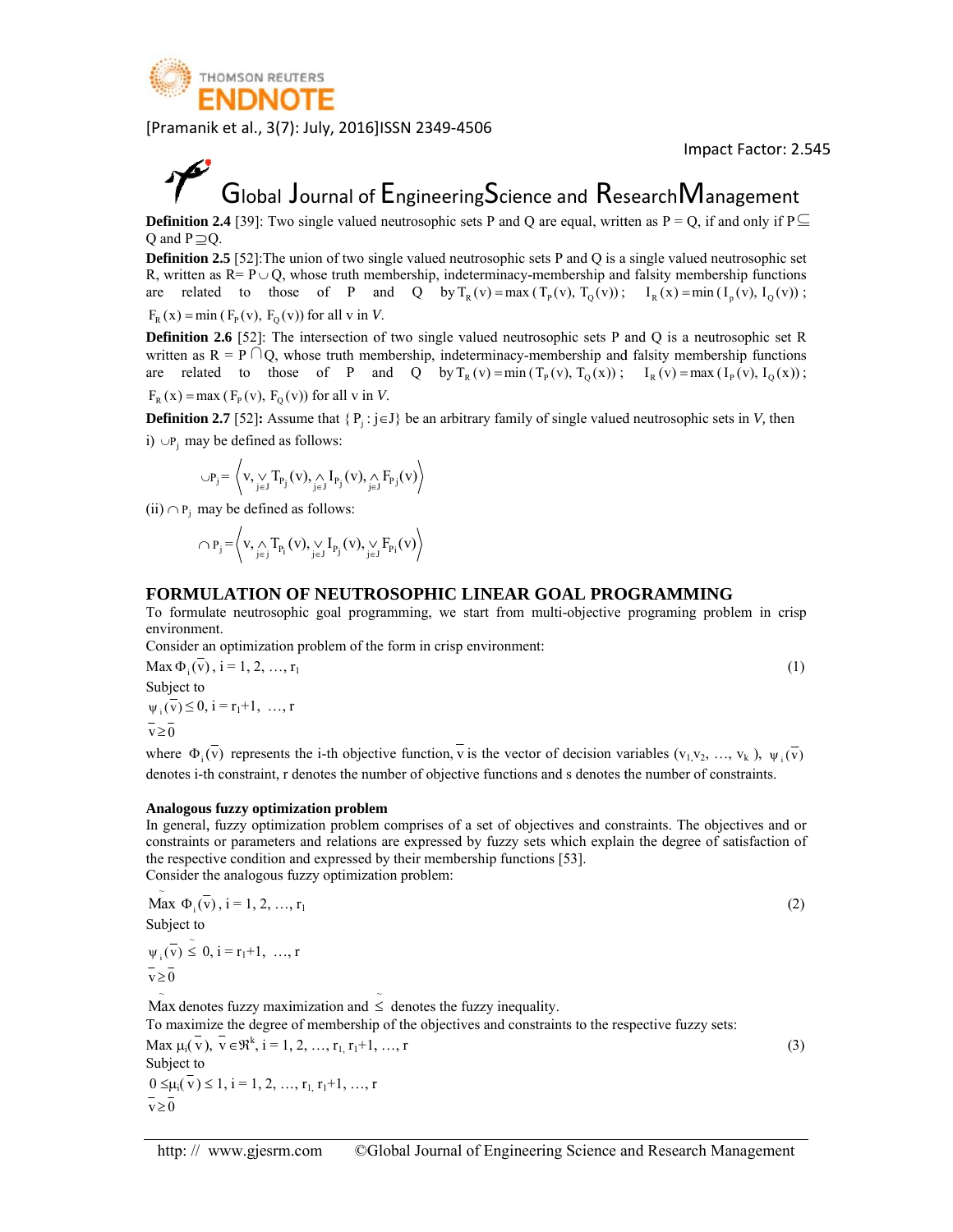

 $(7)$ 

## Global Journal of  ${\sf Engineering}$ Science and  ${\sf Research}$ Management

Where  $\mu_i(v)$  denotes the degree of membership of i-th objective function  $\Phi_i(v)$  (i = 1, 2, ...r<sub>1</sub>) and  $\mu_i(v)$ denotes the degree of i-th membership function of constraint  $\psi_i(\overline{v})$  ( $i = r_1+1, ..., r$ ). v ) (4) (5) (6) 7) to 8) 9) tes (v ) (0) an (1) 2) (1) 1) 2) 1) to (3) 9) tes (v ) (0) an (1) 2) 1) t

Minimum operator of Bellman and Zadeh [54] can be applied to the optimization problem (3). r

$$
\mu_D(\bar{v}) = \underset{i=1}{\wedge} \mu_i(\bar{v}), \bar{v} \ge 0, \, i = 1, 2, ..., r_1, r_1 + 1, ..., r
$$
\n<sup>(4)</sup>

Therefore, 
$$
\mu_D(\overline{v}) \le \mu_i(\overline{v})
$$
,  $i = 1, 2, ..., r_1, r_1+1, ..., r$  (5)

According to Zimmermann [55], the problem can be solved as follows:

$$
\mu_{\mathcal{D}}(\overline{v}^{\circ}) = \text{Max (min } (\mu_1(\overline{v}), \mu_2(\overline{v}), \dots, \mu_{\eta}(\overline{v}), \mu_{\eta+1}(\overline{v}), \dots, \mu_{\eta}(\overline{v}))
$$
\nSubject to

\n
$$
(6)
$$

$$
0 \le \mu_i(\bar{v}) \le 1, i = 1, 2, ..., r_1, r_1+1, ..., r
$$
  

$$
\bar{v} \ge 0
$$

The problem  $(6)$  is equivalent to the following problem:

Max α

 $\alpha \leq \mu_i(v), i = 1, 2, ..., r_{1,} r_1 + 1, ..., r$  $\overline{v} \geq 0$ 

#### An analogous intuitionistic fuzzy optimization (IFO) problem

An analogous intuitionistic fuzzy optimization problem can be represented as follows:

To maximize the degree of acceptance of intuitionistic fuzzy objective functions and constraints, and to minimize the degree of rejection of intuitionistic fuzzy objective functions and constraints we can write:

$$
\text{Max } \mu_i(\overline{v}), \overline{v} \in \mathfrak{R}^k, \, i = 1, 2, \dots, r_1, r_1 + 1, \dots, r \tag{8}
$$

Min 
$$
v_i(\overline{v})
$$
,  $\overline{v} \in \mathfrak{R}^k$ ,  $i = 1, 2, ..., r_1, r_1+1, ..., r$  (9)

Subject to  $\mu_i(v) + \nu_i(v) \le 1$  i = 1, 2, ...,  $r_1, r_1+1, ..., r$ ,  $v_i(v) \in [0, 1], i = 1, 2, ..., r_{1,} r_1 + 1, ..., r,$  $\mu_i(v) \in [0, 1], i = 1, 2, ..., r_{1,} r_1 + 1, ..., r,$  $\overline{v} > \overline{0}$ 

Here  $\mu_i(v)$  denotes the degree of membership of i-th objective function  $\Phi_i(v)$  (i = 1, 2, ...r<sub>1</sub>) and  $\mu_i(v)$  denotes the degree of i-th membership function of constraint  $\psi_i(v)$  ( $i = r_1+1, ..., r$ ).

Here  $v_i(v)$  denotes the degree of non-membership of i-th objective function  $\Phi_i(v)$  (i = 1, 2, ...r<sub>1</sub>)and  $v_i(v)$ denotes the degree of i-th non-membership function of constraint  $\psi_i(\overline{v})(i = r_1 + 1, ..., r)$ .

Conjunction of intuitionistic fuzzy sets can be defined as follows:

$$
(10)
$$

 $G \cap C = \{ \langle \overline{v}, \mu_G(\overline{v}) \wedge \mu_C(\overline{v}), v_G(\overline{v}) \vee v_C(\overline{v}) \rangle | \overline{v} \in \mathfrak{R}^k \},$ where G represents an intuitionistic fuzzy objectives and C represents constraints. This conjunction operator can be easily generalized and applied to the IFO problem. Here, (1

be easily generalized and applied to the IFO problem.  
\nHere,  
\n
$$
D = \{ \langle \overline{v}, \mu_D(\overline{v}) \rangle, v_D(\overline{v}) \rangle | \overline{v} \in \mathfrak{R}^k \}, \mu_D(\overline{v}) = \bigwedge_{i=1}^r \mu_i(\overline{v}), v_D(\overline{v}) = \bigvee_{i=1}^r v_i(\overline{v})
$$
\n(11)

where D represents an intuitionistic fuzzy set based representation of the decision. Min-operator can be used for conjunction and max-operator for disjunction.

$$
\mu_D(\bar{v}) = \bigwedge_{i=1}^r \mu_i(\bar{v}), \ \bar{v} \in \mathfrak{R}^k, \ i = 1, 2, ..., r_1, r_1 + 1, ..., r,
$$
\n(12)

$$
\mathbf{v}_{\mathcal{D}}(\mathbf{v}) = \mathbf{v}_{\mathcal{D}} \mathbf{v}_{\mathcal{I}}(\mathbf{v}), \mathbf{v} \in \mathfrak{R}^{k}, \mathbf{i} = 1, 2, ..., r_{1}, r_{1}+1, ..., r,
$$
\n(13)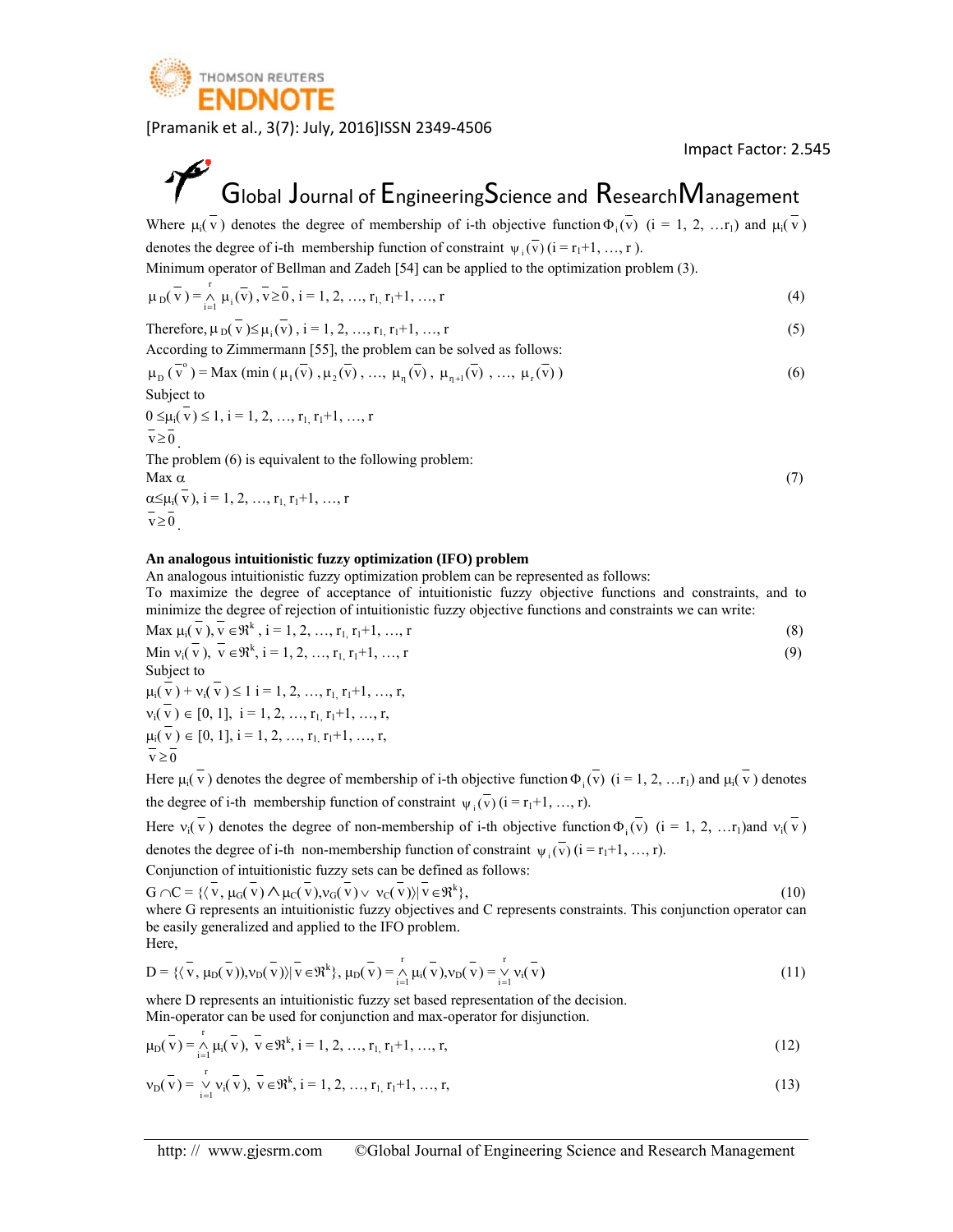

**7** Global Journal of Engineering Science and Research Management Therefore, 
$$
\mu_D(\bar{v}) \leq \mu_i(\bar{v}), v_D(\bar{v}) \geq v_i(\bar{v}), i = 1, 2, ..., r_1, r_1+1, ..., r,
$$
 (14)

The above programmi constraints e intuitionistic ing problem as s, and to minim c fuzzy optim s follows: To m mize the degree mization prob maximize the d e of rejection of lem can be degree the acc f intuitionistic transformed i eptance of intu objectives and into intuitioni uitionistic fuzz d constraints, w stic fuzzy go zy objectives an we can write nd

$$
\text{Max } \mu_i(\bar{v}), \bar{v} \in \mathfrak{R}^k, \ i = 1, 2, ..., r_1, r_1 + 1, ..., r,
$$
\n(15)

Min 
$$
v_i(\overline{v})
$$
,  $\overline{v} \in \mathfrak{R}^k$ ,  $i = 1, 2, ..., r_{1,} r_{1} + 1, ..., r$ , 
$$
(16)
$$

Subject to  $v_i(v) \geq 0$ ,  $\mu_i(v) + v_i$  $\overline{v} \geq 0$ .  $i = 1, 2, ..., r_{1}$  $(v) \le 1$  i = 1, 2  $r_1+1, \ldots, r$ ,  $2, ..., r_1, r_1+1, ..., r,$ 

For the defined membership function  $\mu_i(v)$ , the flexible membership goals having the aspired level unity can be presented a as follows:

$$
\mu_i(\mathbf{v}) + \mathbf{d}_{i1}^{\top} - \mathbf{d}_{i1}^{\top} = 1, \, i = 1, 2, \, ..., \, r_1, \, r_1 + 1, \, ..., \, r \tag{17}
$$

For the case of rejection (non-membership), we can write  $v_i(\overline{v}) + d_{i2} - d_{i2}^+ = 0$ , i = 1, 2, ...,  $r_1$ ,  $r_1+1$ , ..., r (18 8)

Since decision making unit wants to minimize the degree of rejection and maximize the degree of acceptance, IFGP can be formulated as:

#### *IFGP mod del-1*

Min λ Subject to  $\mu_i(\bar{v}) + d_{i1} - d_{i1}^+ = 1, i = 1, 2, ..., r_1, r_1 + 1, ..., r,$  $v_i(\overline{v}) + d\overline{i}$  $\mu_i(v) + \nu_i(v) \le 1$  i = 1, 2, ...,  $r_1, r_1+1, ..., r$ ,  $\lambda \ge d_{i1}^-, i = 1, 2, ..., r_{1}, r_1+1, ..., r,$  $\lambda \ge d_{i2}^{\dagger}$ ,  $i = 1, 2, ..., r_{1}, r_{1}+1, ..., r$ ,  $d_{i1}^{-} \times d_{i1}^{+} = 0$ ,  $i = 1, 2, ..., r_{1}, r_{1}+1, ..., r_{n}$  $d_{i1}^{-} \times d_{i1}^{+} = 0$ , i = 1, 2, ..., r<sub>1,</sub> r<sub>1</sub>+1, ..., r<sub>1</sub><br> $d_{i2}^{-} \times d_{i2}^{+} = 0$ , i = 1, 2, ..., r<sub>1,</sub> r<sub>1</sub>+1, ..., r<sub>1</sub>  $d_{i1}^{-} \geq 0$ ,  $d_{i2}^{+} \geq 0$ ,  $d_{i2}^{-} \geq 0$ ,  $d_{i2}^{+} \geq 0$ ,  $i = 1, 2, ..., r_{1}$ ,  $r_{1}+1, ..., r$ ,  $\overline{v} \geq 0$ .  $\bar{i}_2 - d_{i2}^+ = 0$ ,  $i = 1, 2, ..., r_{1,} r_1 + 1, ..., r_2$  $(19)$ 4)<br>oal and<br>15)<br>6)<br>be 17)<br>18)<br>ce,<br>19)

#### *Model* (*IIa*)

The minimization of the sum of the weighted deviation form:

Min η =  $\sum_{i=1}$ r i 1 Subject to  $\mu_i(\bar{v}) + d_{i1}^-$  -  $d_{i1}^+$  =1, i = 1, 2, ...,  $r_1$ ,  $r_1$ +1, ..., r,  $v_i(\overline{v}) + d_{i2}^- - d_{i2}^+ = 0$ , i = 1, 2, ...,  $r_1$ ,  $r_1+1$ , ..., r,  $w_{i1}d_{i1} + \sum_{i=1}^{1}$ r<br>- ...+  $\sum_{i=1}^{1} w_{i2}^{+} d_{i2}^{+}$ 

(20)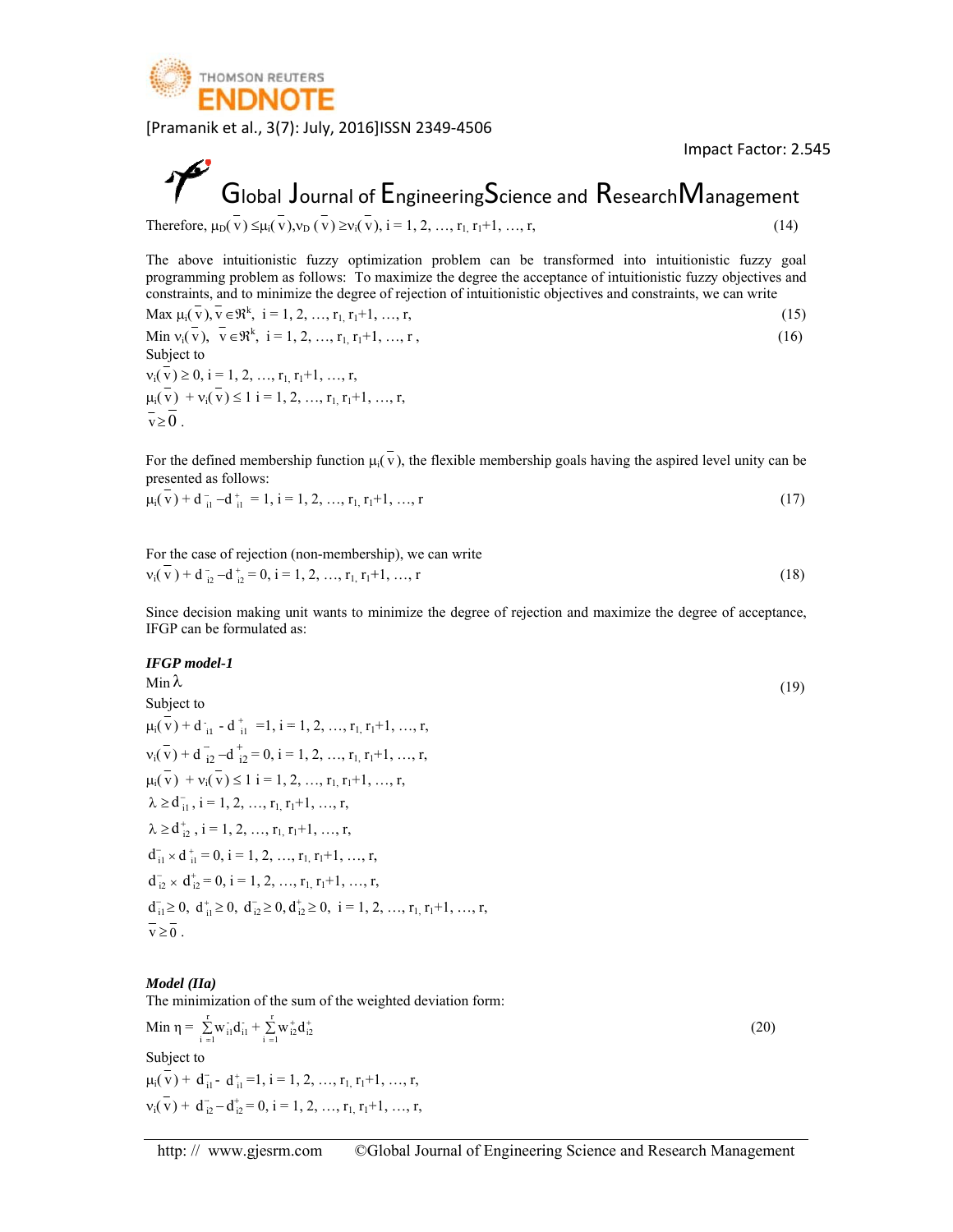

 $(21)$ 

 $(22)$ 

## Global Journal of  ${\sf Engineering}$ Science and  ${\sf Research}$ Management

 $\mu_i(v) + \nu_i(v) \le 1$  i = 1, 2, ...,  $r_1, r_1+1, ..., r$ ,  $d_{i1}^{-} \times d_{i1}^{+} = 0$ ,  $i = 1, 2, ..., r_{1}, r_{1}+1, ..., r_{n}$  $d_{i1}^{-} \times d_{i1}^{+} = 0$ , i = 1, 2, ..., r<sub>1,</sub> r<sub>1</sub>+1, ..., r<sub>1</sub><br> $d_{i2}^{-} \times d_{i2}^{+} = 0$ , i = 1, 2, ..., r<sub>1,</sub> r<sub>1</sub>+1, ..., r<sub>1</sub>  $w_{i1} \ge 0$ ,  $w_{i2}^{\dagger} \ge 0$ ,  $i = 1, 2, ..., r_{1}, r_{1}+1, ..., r$ ,  $d_{i1}^{-} \geq 0$ ,  $d_{i2}^{+} \geq 0$ ,  $d_{i2}^{-} \geq 0$ ,  $d_{i2}^{+} \geq 0$ ,  $i = 1, 2, ..., r_{1}, r_{1}+1, ..., r$ ,  $\overline{v} \geq 0$ .

#### *Model (IIb b)*

The minimization of the sum of the deviation form:

Min  $\zeta = \sum_{i=1}^{\infty}$ r 1  $d_{i1} + \sum_{i=1}^{1}$  $\sum\limits_{i=1}^r\,d^+_{i2}\,$  )

Subject to the same set of constraints (20).

Here,  $d_{i1}^-$ , and  $d_{i2}^+$ , are deviational variables. The numerical weights  $w_{i1}^-$ ,  $w_{i2}^+$  associated with  $d_{i1}^-$ ,  $d_{i2}^+$  represent the relative importance of achieving the aspired level of the respective intuitionistic fuzzy goal subject to the given set of constraints. To assess the relative importance of the intuitionistic fuzzy goals, the weighting scheme

suggested by Pramanik and Roy [29] can be used to assign the values of  $\overline{w}_{i1}$ ,  $\overline{w}_{i2}^+$ .

#### Formulation of the neutrosophic goal programming

Neutrosophic optimization problem can be represented as follows:

suggested by Pramanik and Roy [29] can be used to assign the values of  $w_{i1}^T$ ,  $w_{i2}^T$ .<br> **Formulation of the neutrosophic goal programming**<br>
Neutrosophic optimization problem can be represented as follows:<br>
To maximi of indeterminacy and to minimize the degree of rejection (falsity) of neutrosophic objectives and constraints:

Max  $\mu_i(\overline{v}), \overline{v} \in \Re^k$ ,  $i = 1, 2, ..., r_{1}, r_1+1, ..., r$ , Min  $\omega_i(\overline{v})$ ,  $\overline{v} \in \mathbb{R}^k$ ,  $i = 1, 2, ..., r_{1}, r_1+1, ..., r$ , Min  $v_i(\overline{v})$ ,  $\overline{v} \in \mathbb{R}^k$ ,  $i = 1, 2, ..., r_1, r_1+1, ..., r$ , Subject to  $\mu_i(v) + \omega_i(v) + \nu_i(v) \leq 3, i = 1, 2, ..., r_{1,} r_1 + 1, ..., r,$  $\mu_i(v) \in [0, 1], i = 1, 2, ..., r_{1,} r_1 + 1, ..., r,$  $\omega_i(v) \in [0, 1], i = 1, 2, ..., r_{1,} r_1 + 1, ..., r,$  $v_i(v) \in [0, 1], i = 1, 2, ..., r_{1,} r_1 + 1, ..., r_n$  $\overline{v} \geq 0$ .

where  $\mu_i(v)$  denotes the degree of membership of v to the i-th SVNS and  $v_i(v)$  denotes the degree of rejection o f functions v from the i-th S SVNS.

Conjunction of SVNSs is defined by

 $G \cap C = \{(\overline{v}, \mu_G(\overline{v}) \land \mu_G(\overline{v}), \omega_G(\overline{v}) \lor \omega_G(\overline{v}), v_G(\overline{v}) \lor v_G(\overline{v})\} \mid v \in \mathfrak{R}^k\},\$ Here G represents a neutrosophic objective function and C represents neutrosophic constraint. This conjunction operator can be easily generalized and applied to the neutrosophic optimization problem:  $(23)$ 

Min 
$$
\zeta = (\sum_{i=1}^{\infty} d_{ii} + \sum_{i=1}^{\infty} d_{ii}^2)
$$
 (21)  
\nSubject to the same set of constraints (20).  
\nHere,  $d_{ii}$ , and  $d_{i2}$ , are deviational variables. The numerical weights  $w_{i1}$ ,  $w_{i2}^+$  associated with  $d_{ii}$ ,  $d_{i2}^+$  represent  
\nthe relative importance of achieving the aspirative importance of the intuitionistic fuzzy goal subject to the  
\ngigested by Pramanik and Roy [29] can be used to assign the values of  $w_{i1}$ ,  $w_{i2}^+$ .  
\n**Formulation of the neutrosophic goal programming**  
\nNeutrosophic optimization problem can be represented as follows:  
\nTo maximize the degree of acceptance (truth) of neutrosophic objectives and constraints, to minimize the degree  
\nof andcentrimiacity and to minimize the degree of rejection (falsity) of neutrosophic objectives and constraints.  
\nNow,  $\mu(\bar{v})$ ,  $\bar{v} \in \Re^k$ ,  $i = 1, 2, ..., r_1, r_1 + 1, ..., r$ ,  
\nMin  $\omega_i(\bar{v})$ ,  $\bar{v} \in \Re^k$ ,  $i = 1, 2, ..., r_1, r_1 + 1, ..., r$ ,  
\n $\mu_i(\bar{v}) = (0, 1]$ ,  $i = 1, 2, ..., r_1, r_1 + 1, ..., r$ ,  
\n $\mu_i(\bar{v}) = (0, 1]$ ,  $i = 1, 2, ..., r_1, r_1 + 1, ..., r$ ,  
\n $\mu_i(\bar{v}) = (0, 1]$ ,  $i = 1, 2, ..., r_1, r_1 + 1, ..., r$ ,  
\n $\mu_i(\bar{v}) = (0, 1]$ ,  $i = 1, 2, ..., r_1, r_1 + 1, ..., r$ ,  
\n $\mu_i(\bar{v}) = (0, 1]$ ,  $i = 1, 2, ..., r_1, r_1 + 1, ..., r$ ,  
\n $\bar{\nu} \ge 0$ .  
\n $\mu_i(\bar{v}) = (0, 1]$ ,  $i = 1, 2, ..., r_1, r_1 + 1, ..., r$ ,  
\n $\bar{\nu} \ge 0$ .  
\n $\mu_i(\bar{v}) = (0,$ 

where D represents a single valued neutrosophic set based representation of the decision. Min-operator is used for conjunction and max-operator for disjunction:

$$
\mu_D(\overline{v}) = \underset{i=1}{\overset{r}{\wedge}} \mu_i(\overline{v}), \quad \overline{v} \in \mathfrak{R}^k, \qquad \omega_D(\overline{v}) = \underset{i=1}{\overset{r}{\vee}} \omega_i(\overline{v}), \overline{v} \in \mathfrak{R}^k, \quad v_D(\overline{v}) = \underset{i=1}{\overset{r}{\vee}} v_i(\overline{v}), \quad \overline{v} \in \mathfrak{R}^k.
$$
\n(25)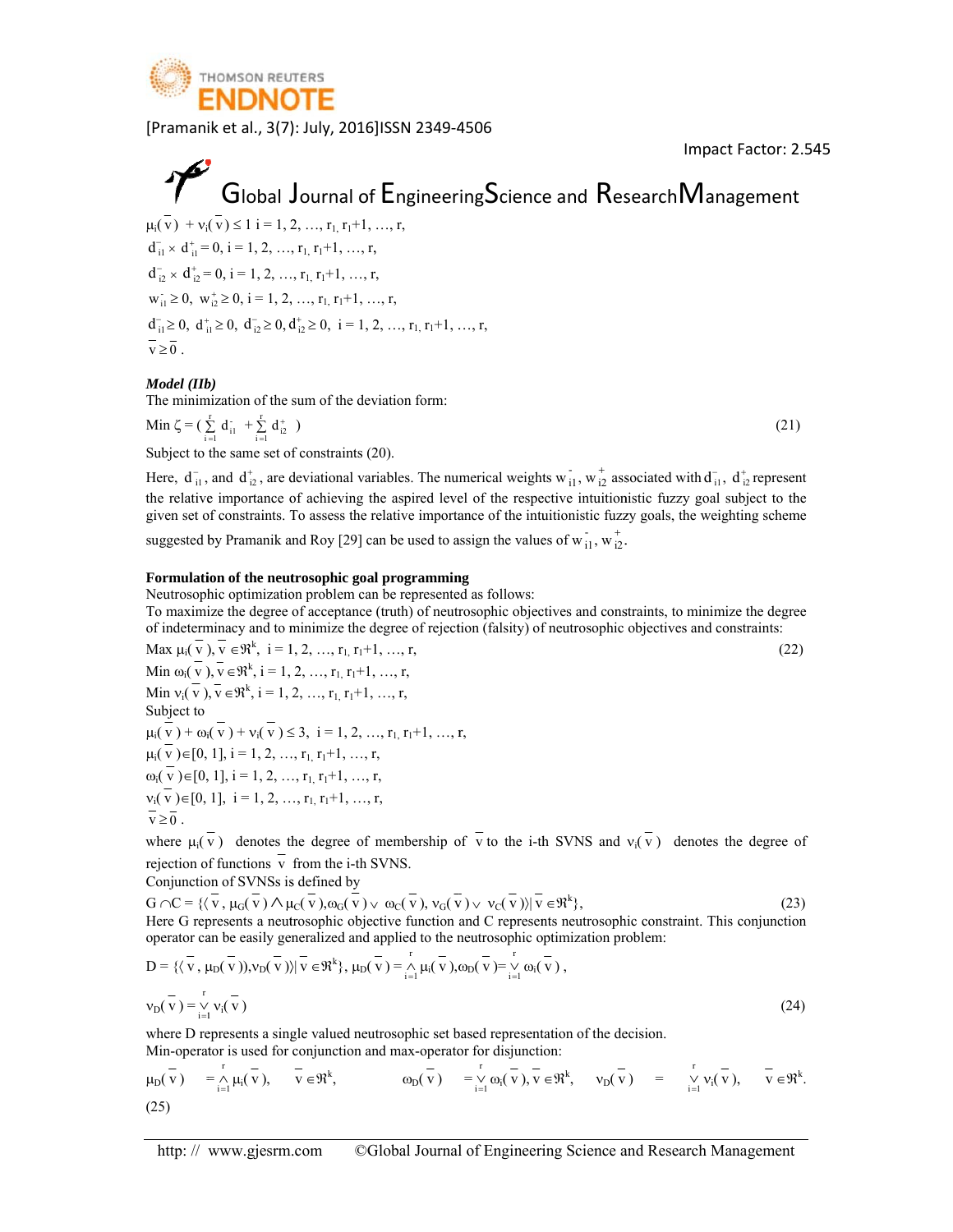

Imp pact Factor: 2 2.545

(2 7)

#### $\tilde{\mathcal{V}}$ Global Journal of  ${\sf Engineering}$ Science and  ${\sf Research}$ Management

Therefore,  $\mu_D(v) \leq \mu_i(v), \omega_D(v) \geq \omega_i(v), \quad \nu_D(v) \geq \nu_i(v), i = 1, 2, ..., r_1, r_1+1, ...,$ (26) where  $\mu_i(v)$  denotes the degree of membership of v to the i-th SVNS,  $\omega_i(v)$  denotes the degree of r.<br>
of<br>
27)<br>
28)

indeterminacy, and  $v_i(v)$  denotes the degree of rejection of functions v from the i-th SVNS.

#### *NGP Mode del (I).*

Minimize λ Subject to  $\mu_i(\overline{v}) + d_{i1}^-$  -  $d_{i1}^+$  =1, i = 1, 2, ...,  $r_1, r_1+1, ..., r$ ,  $\omega_i(\overline{v}) + d_{i2} - d_{i2}^+ = 0, i = 1, 2, ..., r_1, r_1+1, ..., r,$  $v_i(\overline{v}) + d_{i3} - d_{i3}^+ = 0, i = 1, 2, ..., r_{1}, r_1+1, ..., r,$  $\lambda \ge d_{i1}^-, i = 1, 2, ..., r_{1}, r_1+1, ..., r,$  $\lambda \ge d_{i2}^*$ , i = 1, 2, ...,  $r_1$ ,  $r_1+1$ , ..., r,  $\lambda \ge d_{i3}^{\dagger}, i = 1, 2, ..., r_{1}, r_{1}+1, ..., r,$  $\mu_i(v) + \omega_i(v) + \nu_i(v) \leq 3, \ i = 1, 2, ..., r_1, r_1+1, ..., r,$  $d_{i1}^{-} \geq 0$ ,  $d_{i2}^{-} \geq 0$ ,  $d_{i3}^{-} \geq 0$ ,  $i = 1, 2, ..., r_{1,} r_{1} + 1, ..., r_{2,}$  $d_{i1}^{-} \times d_{i1}^{+} = 0$ ,  $i = 1, 2, ..., r_{1}, r_{1}+1, ..., r$ ,  $d_{i2}^{\dagger} \times d_{i2}^{\dagger} = 0$ ,  $i = 1, 2, ..., r_{1}, r_{1}+1, ..., r_{n}$  $d_{i3}^{\dagger} \times d_{i3}^{\dagger} = 0$ ,  $i = 1, 2, ..., r_{1}, r_{1}+1, ..., r_{n}$  $\mu_i(v) \in [0, 1], \quad i = 1, 2, ..., r_1, r_1+1, ..., r,$  $\omega_i(v) \in [0, 1], i = 1, 2, ..., r_{1,} r_1 + 1, ..., r,$  $v_i(v) \in [0, 1], i = 1, 2, ..., r_{1,} r_1 + 1, ..., r,$  $\overline{v} \geq 0$ .

#### *NGP Mode del (IIa)*

Min 
$$
\eta = \sum_{i=1}^{r} w_{i1}^{*} d_{i1}^{*} + \sum_{i=1}^{r} w_{i2}^{*} d_{i2}^{*} + \sum_{i=1}^{r} w_{i3}^{*} d_{i3}^{*}
$$
  
\nSubject to  
\n $\mu_{i}(\overline{v}) + d_{i1}^{-} - d_{i1}^{*} = 1, i = 1, 2, ..., r_{1}, r_{1} + 1, ..., r,$   
\n $\omega_{i}(\overline{v}) + d_{i2}^{-} - d_{i2}^{*} = 0, i = 1, 2, ..., r_{1}, r_{1} + 1, ..., r,$   
\n $v_{i}(\overline{v}) + d_{i3}^{-} - d_{i3}^{*} = 0, i = 1, 2, ..., r_{1}, r_{1} + 1, ..., r,$   
\n $\mu_{i}(\overline{v}) + \omega_{i}(\overline{v}) + v_{i}(\overline{v}) \le 3, i = 1, 2, ..., r_{1}, r_{1} + 1, ..., r,$   
\n $d_{i1}^{-} \times d_{i1}^{*} = 0, i = 1, 2, ..., r_{1}, r_{1} + 1, ..., r,$   
\n $d_{i2}^{-} \times d_{i2}^{*} = 0, i = 1, 2, ..., r_{1}, r_{1} + 1, ..., r,$   
\n $d_{i3}^{-} \times d_{i3}^{*} = 0, i = 1, 2, ..., r_{1}, r_{1} + 1, ..., r,$   
\n $d_{i1}^{-} \ge 0, d_{i1}^{*} \ge 0, d_{i2}^{-} \ge 0, d_{i2}^{*} \ge 0, d_{i3}^{-} \ge 0, d_{i3}^{*} \ge 0, i = 1, 2, ..., r_{1}, r_{1} + 1, ..., r,$   
\n $w_{i1}^{-} \ge 0, w_{i2}^{*} \ge 0, w_{i3}^{*} \ge 0, i = 1, 2, ..., r_{1}, r_{1} + 1, ..., r,$   
\n $\mu_{i}(\overline{v}) \in [0, 1], i = 1, 2, ..., r_{1}, r_{1} + 1, ..., r,$   
\n $\omega_{i}(\overline{v}) \in [0, 1], i = 1, 2, ...,$ 

(2 8)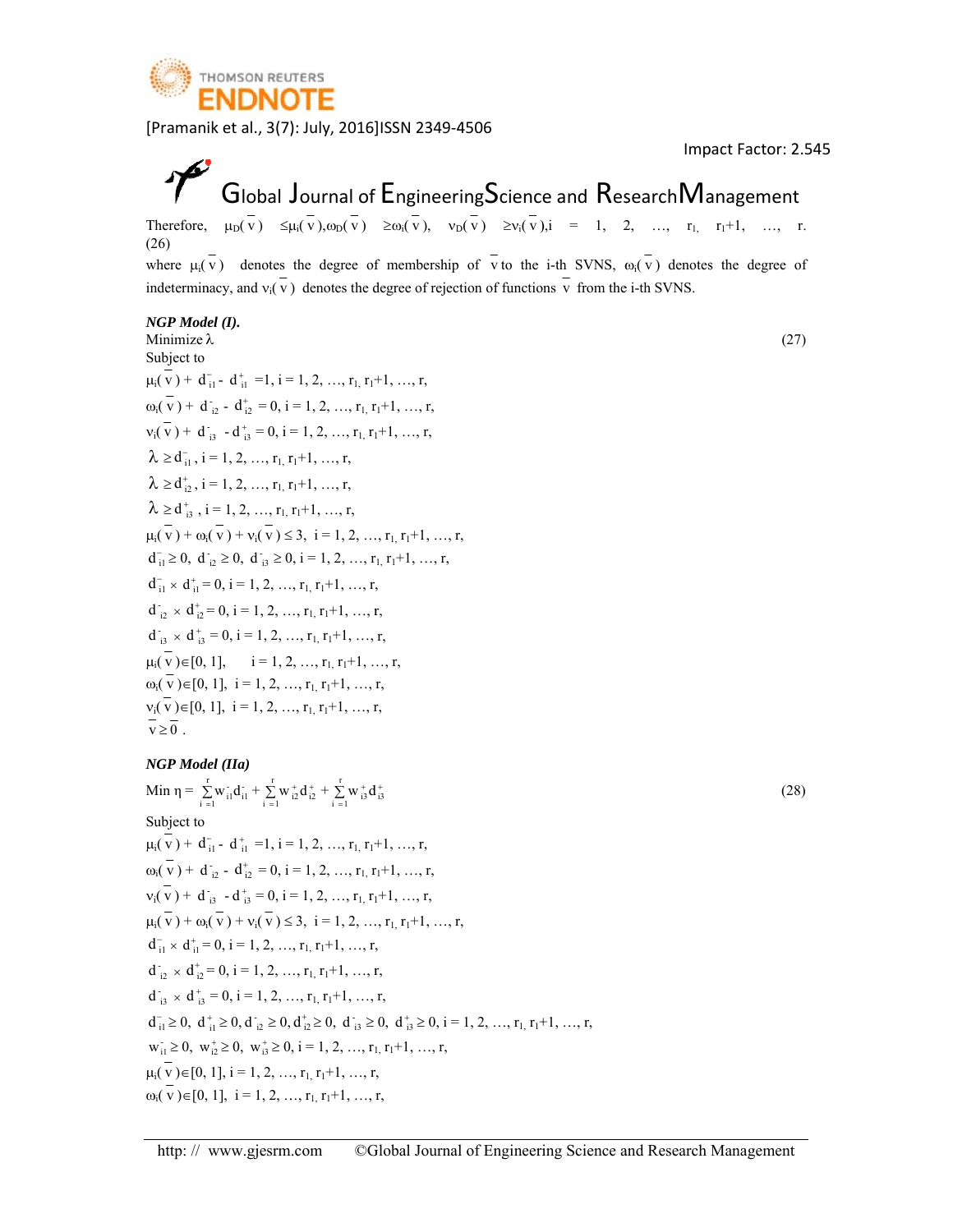

Impact Factor: 2.545

# Global Journal of EngineeringScience and ResearchManagement

 $v_i(\overline{v}) \in [0, 1], i = 1, 2, ..., r_1, r_1+1, ..., r,$  $\overline{v} > \overline{0}$ NGP Model (IIb). Min  $\eta = \sum_{i=1}^{r} d_{i1}^{2} + \sum_{i=1}^{r} d_{i2}^{2} + \sum_{i=1}^{r} d_{i3}^{2}$ 

 $(29)$ 

Subject to the same set of constraints (28).

Here  $d_{11}$ ,  $d_{12}$ ,  $d_{13}$ ,  $d_{11}^+$ ,  $d_{12}^+$ ,  $d_{13}^+$  are deviational variables. The numerical weights  $W_{11}$ ,  $W_{12}^+$ ,  $W_{13}^+$  associated with  $d_{i1}^{\dagger}$ ,  $d_{i2}^{\dagger}$ ,  $d_{i3}^{\dagger}$  represent the relative importance of achieving the aspired level of the respective neutrosophic goal subject to the given set of constraints. To assess the relative importance of the neutrosophic goals, the weighting scheme suggested by Pramanik and Roy [29] can be used to assign the values of  $w_{i1}$ ,  $w_{i2}^+$ ,  $w_{i3}^+$ .

#### **CONCLUSION**

This paper presents framework of neutrosophic linear goal programming problem. Three new intuitionistic fuzzy goal programming models have been presented. The proposed intuitionistic fuzzy goal programming models have been also extended to neutrosophic linear goal programming models. The essence of the proposed neutrosophic linear goal programming is that it is capable of dealing with indeterminacy and falsity simultaneously. Abdel-Baset et al. [51] presented goal programming models in 2016. However, in their study they maximize indeterminacy which is not realistic in decision making context. In this paper the definition of intersection of two single valued neutrosophic sets due to Salama and Alblowi [52] has been employed and direction of research in neutrosophic optimization problem has been proposed. The author hopes that the proposed framework of neutrosophic linear goal programming will open up new avenue of research in the field of optimization problems in neutrosophic environment. Many areas need to be explored and developed in neutrosophic goal programming especially priority structure of neutrosophic goals and priority based neutrosophic linear goal programming.

#### **REFERENCES**

- 1. Jones, D.F., and M. Tamiz. 2002. Goal programming in the period 1990-2000, in: M. Ehrgott and X.Gandibleux (eds.), Multiple Criteria Optimization: State of the art annotated bibliographic surveys, Kluwer 129-170.
- 2. Simon, H.A. 1955. Models of man, Wiley, New York.
- Koopmans, T.C. 1951. Activity analysis of production and allocation. Cowels Commission Monograph  $3<sub>1</sub>$ 13, New York.
- 4. Charnes, A., W.W. Cooper, and R. Ferguson. 1955. Optimal Estimation of executive compensation by linear programming. Management Science 1, 138-151.
- 5. Charnes, A., and W.W. Cooper. 1961. Management models and industrial applications of linear programming. Wiley, New Work.
- 6. Ijiri, Y. 1965. Management goals and accounting for control, North-Holland, Amsterdam.
- 7. Lee, S. M. 1972. Goal programming for decision analysis, Auerbach Publishers, Philadelphia.
- 8. Ignizio, J.P. 1976. Goal Programming and Extensions, Lexington, Massachusetts, D. C. Health.
- 9. Schniederjans, M. J. 1984. Linear goal programming. Potrocelli Books, New Jersey.
- 10. Romero, C. 1991. Handbook of critical issues in goal programming, Pergamon Press, Oxford.
- 11. Schniederjans, M. J. 1995. Goal programming: methodology and applications, Kluwer Academic Publishers, Boston.
- 12. Narasimhan, R. 1980. Goal programming in a fuzzy environment. Decision Sciences 11, 325-336.
- 13. Zadeh, L.A. 1965. Fuzzy Sets. Information and control8, 338-353.
- 14. Hannan, E. L. 1981. On fuzzy goal programming. Decision Science 12 (3), 522-531.
- 15. Ignizio, J. P. 1982. On the (re) discovery of fuzzy goal programming. *Decision Sciences*13, 331-336.
- 16. Tiwari, R. N., S. Dharma and J. R. Rao. 1987. Fuzzy goal programming- an additive model. Fuzzy Sets and Systems24,  $27 - 34$ .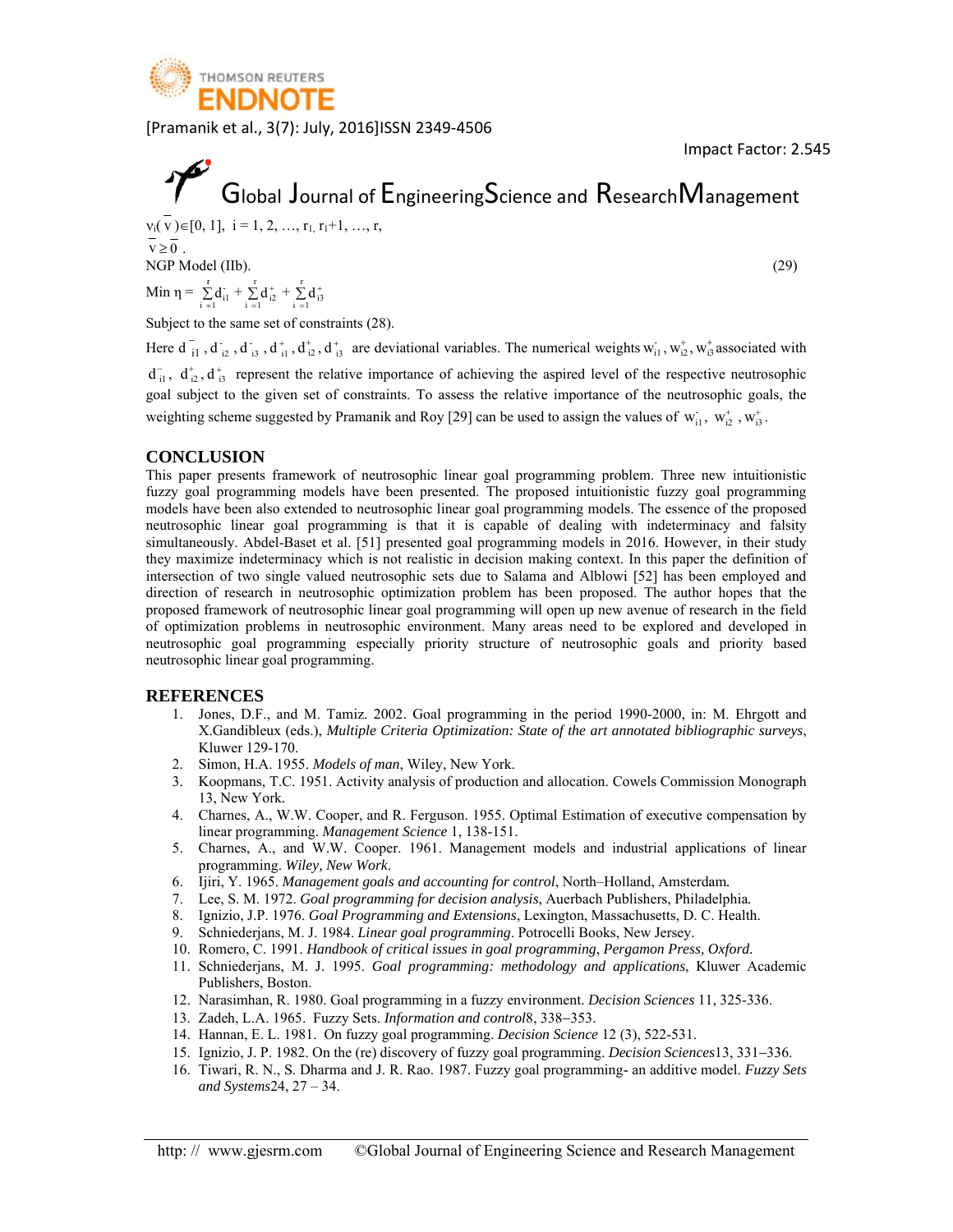

### Global Journal of EngineeringScience and ResearchManagement

- 17. Tiwari, R. N., S. Dharmar, and J. R. Rao. 1986. Priority structure in fuzzy goal programming. Fuzzy Sets and Systems 19, 251-259.
- 18. Mohamed, R.H. 1997. The relationship between goal programming and fuzzy programming. Fuzzy Sets and Systems89, 215-222.
- 19. Pramanik, S., and T.K. Roy. 2007. A fuzzy goal programming approach for multilevel programming problems. European Journal of Operational Research176 (2), 1151–1166.
- 20. Pramanik, S., and T.K. Roy. 2008. Multiobjective transportation model based on priority based fuzzy goal programming. Journal of Transportation Systems Engineering and Information Technology 7(3),  $40 - 48$ .
- 21. Pramanik, S., and P.P. Dey. 2011. Quadratic bi-level programming problem based on fuzzy goal programming approach. International Journal of Software Engineering & Applications 2(4), 41-59.
- 22. Pramanik, S 2012. Bilevel programming problem with fuzzy parameter: a fuzzy goal programming approach. Journal of Applied Quantitative Methods. 7(1), 09-24.
- 23. Atanassov, K. 1983. Intuitionistic fuzzy sets, in: Proceedings of the VII ITKR's Session, Sofia (Deposed in Central Sci.-Techn. Library of Bulgaria Academy of Science), 1677-1684.
- 24. Atanassov, K. 1986. Intuitionistic fuzzy sets. Fuzzy Sets and Systems20 (1), 87 96.
- 25. Angelov, P. 1995. Intuitionistic fuzzy optimization. Notes on Intuitionistic Fuzzy Sets1(2), 123 –129.
- 26. Angelov, P. 1997. Optimization in an intuitionistic fuzzy environment. Fuzzy Sets and Systems86, 299  $-306$
- 27. Zimmermann, H. J. 1978. Fuzzy programming and linear programming with several objective functions. Fuzzy Sets and Systems 1, 45–55.
- 28. Angelov, P. 2001. Multi-objective optimization in air-conditioning systems: comfort/discomfort definition by IF sets. Notes on Intuitionistic Fuzzy Sets  $7(1)$ , 10-21.
- 29. Pramanik, S., and T.K. Roy. 2005. An intuitionistic fuzzy goal programming approach to vector optimization problem. Notes on Intuitionistic Fuzzy Sets 11(5), 01–14.
- 30. Pramanik, S., and T.K. Roy. 2007. An intuitionistic fuzzy goal programming approach for a quality control problem: a case study. Tamsui Oxford Journal of Management Sciences 23(3), 01-18.
- 31. Pramanik, S., and T.K. Roy. 2007. Intuitionistic fuzzy goal programming and its application in solving multi-objective transportation problem. Tamsui Oxford Journal of Management Sciences 23(1), 01–16.
- 32. S. Pramanik, P.P. Dey, T. K. Roy. (2011). Bilevel programming in an intuitionistic fuzzy environment. Journal of Technology 42, 103-114.
- 33. Smarandache, F. (1998). A unifying field in logics: Neutrosophic logic, Neutrosophy, neutrosophic set, neutrosophic probability. American Research Press, Rehoboth.
- 34. Smarandache, F. (2002). A unifying field in logics: neutrosophic logics. Multiple Valued Logic 8 (3)  $(2002)$ , 385-438.
- 35. Smarandache, F. (2005). Neutrosophic set. A generalization of intuitionistic fuzzy set. Internal Journal of Pure and Applied Mathematics 24, 287-297.
- 36. Smarandache, F. (2010). Neutrosophic set a generalization of intuitionistic fuzzy set. Journal of Defense Resources Management 1(1) (2010), 107-116.
- 37. Georgiev, K. (2005). A simplification of the neutrosophic sets. Neutrosophic logic and intuitionistic fuzzy sets. Notes on Intuitionistic Fuzzy Sets 11(2), 28-31.
- 38. Rivieccio, U. (2008). Neutrosophic logics: prospects and problems. *Fuzzy Sets and Systems* 159 (14), 1860-1868.
- 39. Wang, H., F. Smarandache, Y. Zhang, R. Sunderraman. (2010). Single valued neutrosophic sets. Multisspace and Multistructure 4 (2010), 410-413.
- 40. Mohan, J., V. Krishnaveni, Y. Guo. (2013). MRI denoising using nonlocal neutrosophic set approach of Wiener filtering, Biomedical Signal Processing and Control 8(6), 779-791.
- 41. Ye, J. (2015). Improved cosine similarity measures of simplified neutrosophic sets for medical diagnoses, Artificial Intelligence in Medicine 63, 171-179.
- 42. Biswas, P., S. Pramanik, B.C. Giri (2015). TOPSIS method for multi-attribute group decision making under single-valued neutrosophic environment. Neural computing and Application, 2015. DOI: 10.1007/s00521-015-1891-2.
- 43. Biswas, P., S. Pramanik, B.C. Giri . (2016). Aggregation of triangular fuzzy neutrosophic set information and its application to multi-attribute decision making. Neutrosophic Sets and Systems 12.